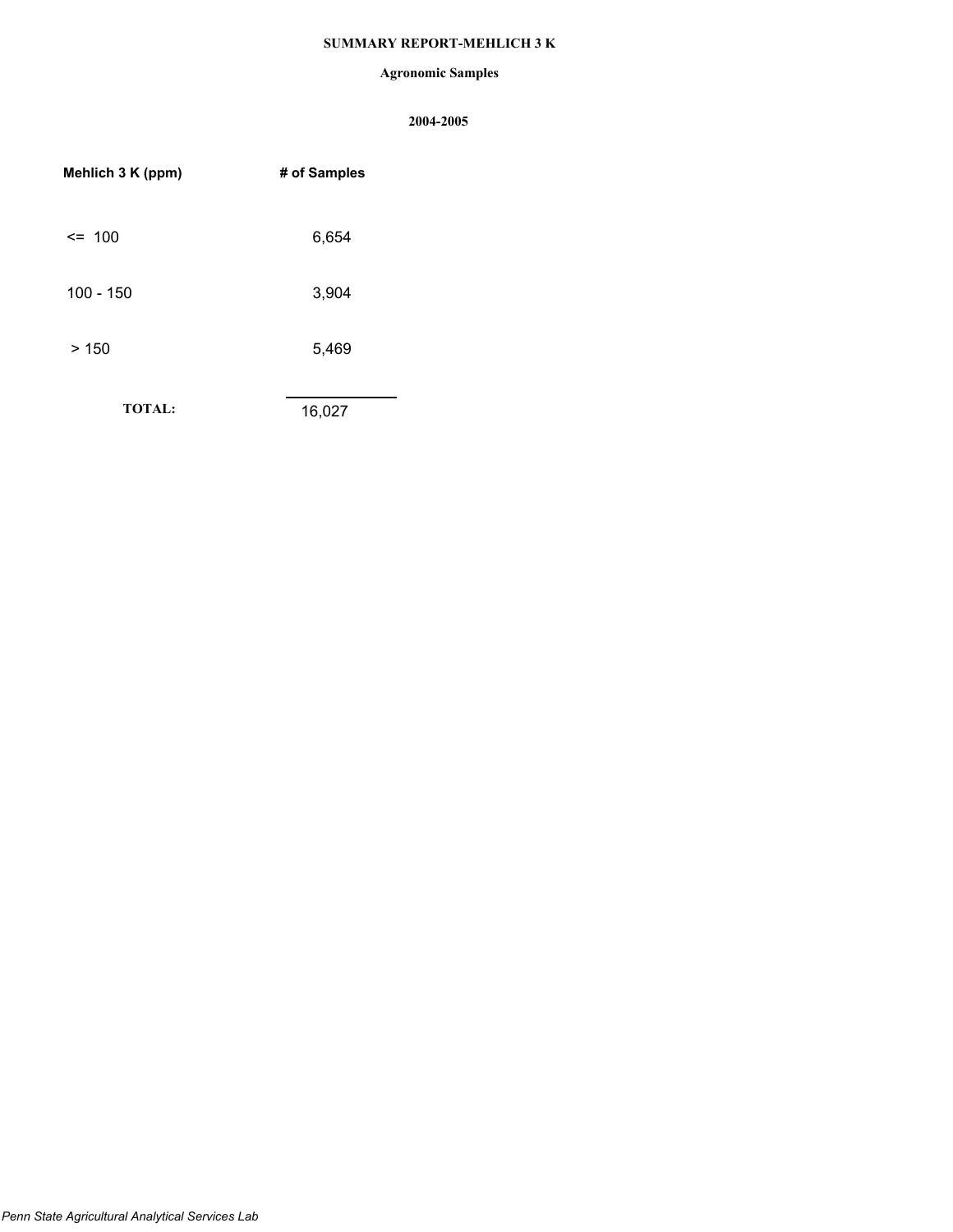## **Agronomic Samples**

| County           | <b>Total Samples</b> |                       | Mehlich 3 K<br>(ppm) | # of Samples |
|------------------|----------------------|-----------------------|----------------------|--------------|
| <b>ADAMS</b>     | 112                  |                       |                      |              |
|                  |                      |                       | $1 \le 100$          | 53           |
|                  |                      | $\mathbf{2}^{\circ}$  | $100 - 150$          | 24           |
|                  |                      | 3                     | > 150                | 35           |
| <b>ALLEGHENY</b> | 64                   |                       |                      |              |
|                  |                      |                       | $1 \le 100$          | 19           |
|                  |                      | $\mathbf{2}^{\prime}$ | 100 - 150            | 21           |
|                  |                      | 3                     | > 150                | 24           |
| <b>ARMSTRONG</b> | 126                  |                       |                      |              |
|                  |                      |                       | $1 \le 100$          | 72           |
|                  |                      | $\overline{2}$        | $100 - 150$          | 24           |
|                  |                      | 3                     | > 150                | 30           |
| <b>BEAVER</b>    | 71                   |                       |                      |              |
|                  |                      |                       | $1 \le 100$          | 47           |
|                  |                      | $\mathbf{2}^{\prime}$ | 100 - 150            | 9            |
|                  |                      | 3                     | > 150                | 15           |
| <b>BEDFORD</b>   | 423                  |                       |                      |              |
|                  |                      |                       | $1 \le 100$          | 156          |
|                  |                      | $\overline{2}$        | $100 - 150$          | 130          |
|                  |                      | 3                     | > 150                | 137          |
| <b>BERKS</b>     | 499                  |                       |                      |              |
|                  |                      |                       | $1 \le 100$          | 185          |
|                  |                      | $\overline{2}$        | $100 - 150$          | 111          |
|                  |                      | 3                     | > 150                | 203          |
| <b>BLAIR</b>     | 299                  |                       |                      |              |
|                  |                      |                       | $1 \le 100$          | 63           |
|                  |                      |                       | 2 100 - 150          | 52           |
|                  |                      | 3                     | > 150                | 184          |
| <b>BRADFORD</b>  | 743                  |                       |                      |              |
|                  |                      |                       | $1 \le 100$          | 393          |
|                  |                      | $2^{\circ}$           | 100 - 150            | 143          |
|                  |                      | 3                     | > 150                | 207          |
| <b>BUCKS</b>     | 134                  |                       |                      |              |
|                  |                      |                       | $1 \le 100$          | 64           |
|                  |                      |                       | 2 100 - 150          | 33           |
|                  |                      | 3                     | > 150                | 37           |
| <b>BUTLER</b>    | 289                  |                       |                      |              |
|                  |                      |                       | $1 \le 100$          | 131          |
|                  |                      |                       | 2 100 - 150          | 91           |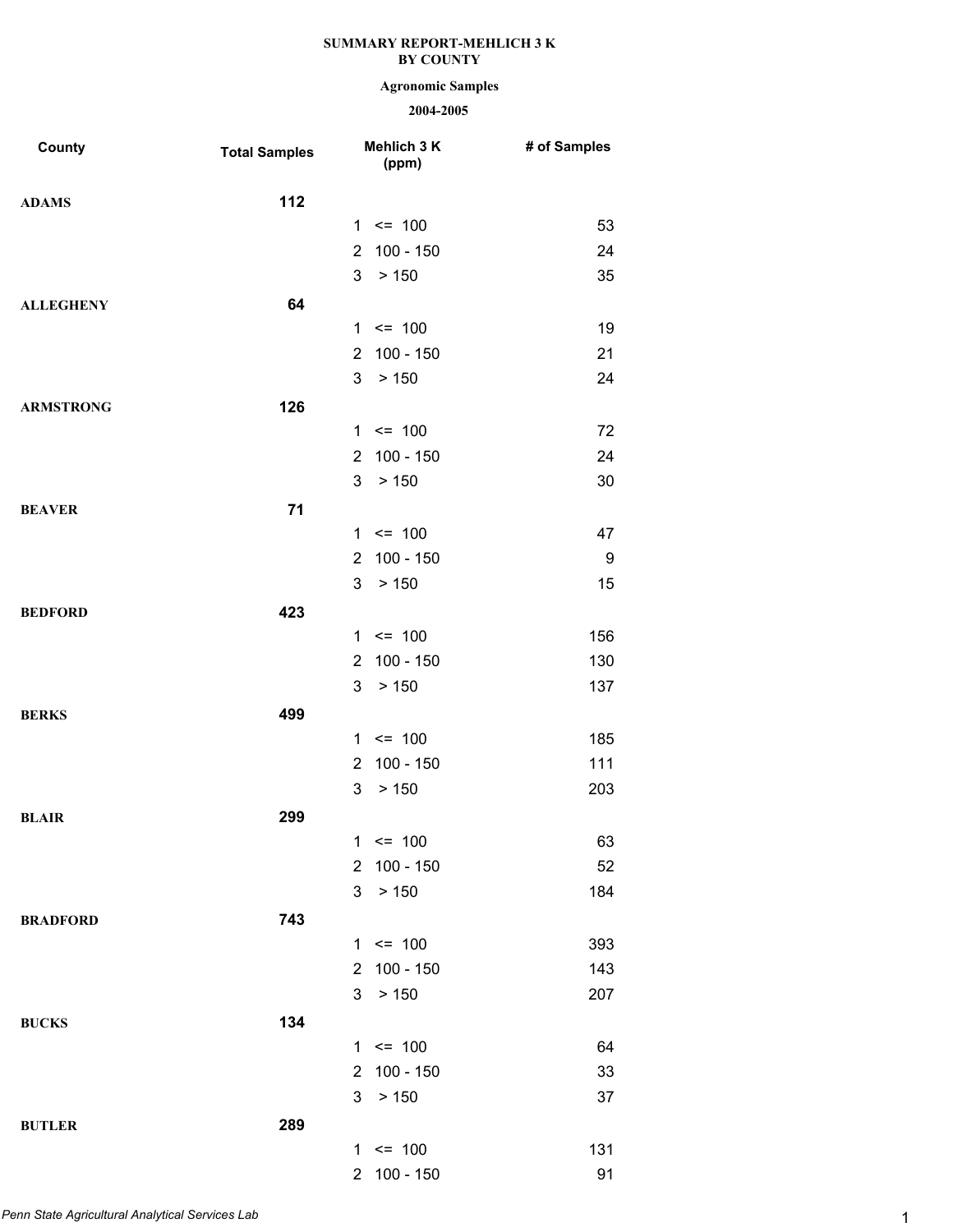## **Agronomic Samples**

| County            | <b>Total Samples</b> | Mehlich 3 K<br>(ppm)          | # of Samples   |
|-------------------|----------------------|-------------------------------|----------------|
|                   |                      | 3<br>> 150                    | 67             |
| <b>CAMBRIA</b>    | 211                  |                               |                |
|                   |                      | $\leq$ 100<br>1               | 67             |
|                   |                      | 100 - 150<br>$\overline{2}$   | 68             |
|                   |                      | 3<br>> 150                    | 76             |
| <b>CAMERON</b>    | 8                    |                               |                |
|                   |                      | $1 \le 100$                   | 6              |
|                   |                      | $100 - 150$<br>$\overline{2}$ | $\mathbf 1$    |
|                   |                      | 3<br>> 150                    | $\mathbf{1}$   |
| <b>CARBON</b>     | 37                   |                               |                |
|                   |                      | $1 \le 100$                   | 27             |
|                   |                      | $100 - 150$<br>$\overline{2}$ | $\sqrt{3}$     |
|                   |                      | 3<br>> 150                    | $\overline{7}$ |
| <b>CENTRE</b>     | 2,141                |                               |                |
|                   |                      | $1 \le 100$                   | 695            |
|                   |                      | $100 - 150$<br>$\overline{2}$ | 512            |
|                   |                      | 3<br>> 150                    | 934            |
| <b>CHESTER</b>    | 180                  |                               |                |
|                   |                      | $1 \le 100$                   | 63             |
|                   |                      | 100 - 150<br>$\overline{2}$   | 51             |
|                   |                      | 3<br>> 150                    | 66             |
| <b>CLARION</b>    | 144                  |                               |                |
|                   |                      | $\leq$ 100<br>1               | 106            |
|                   |                      | $100 - 150$<br>2              | 21             |
|                   |                      | 3<br>> 150                    | 17             |
| <b>CLEARFIELD</b> | 343                  |                               |                |
|                   |                      | $1 \le 100$                   | 153            |
|                   |                      | 100 - 150<br>$\overline{2}$   | 99             |
|                   |                      | 3<br>> 150                    | 91             |
| <b>CLINTON</b>    | 137                  |                               |                |
|                   |                      | $1 \le 100$                   | 47             |
|                   |                      | 100 - 150<br>2                | 28             |
|                   |                      | 3<br>> 150                    | 62             |
| <b>COLUMBIA</b>   | 239                  |                               |                |
|                   |                      | $1 \le 100$                   | 120            |
|                   |                      | 100 - 150<br>$\overline{2}$   | 68             |
|                   |                      | 3<br>> 150                    | 51             |
| <b>CRAWFORD</b>   | 413                  |                               |                |
|                   |                      | $1 \le 100$                   | 236            |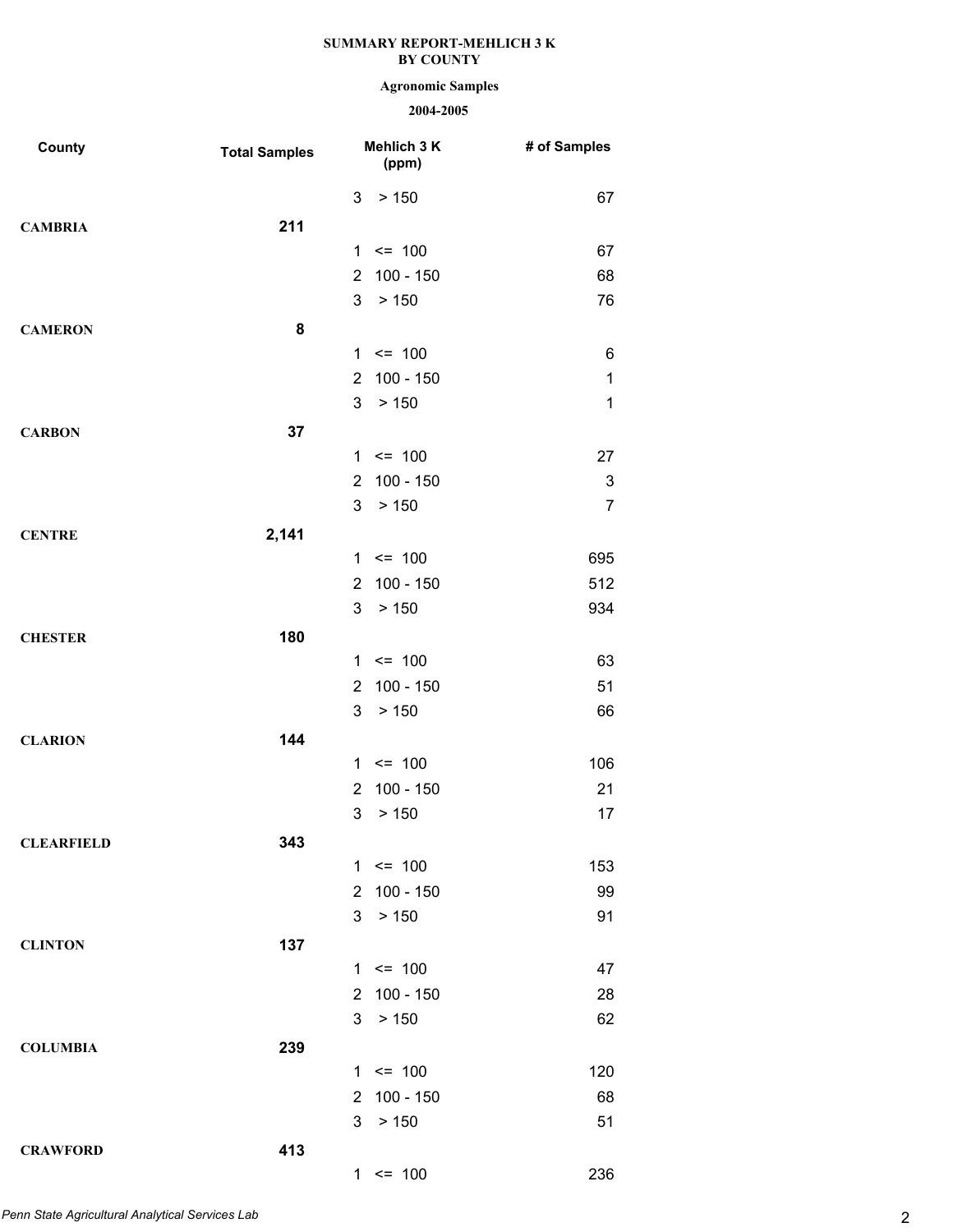# **Agronomic Samples**

| County            | <b>Total Samples</b> |                | Mehlich 3 K<br>(ppm) | # of Samples   |
|-------------------|----------------------|----------------|----------------------|----------------|
|                   |                      |                | 2 100 - 150          | 87             |
|                   |                      | 3              | > 150                | 90             |
| <b>CUMBERLAND</b> | 410                  |                |                      |                |
|                   |                      |                | $1 \le 100$          | 137            |
|                   |                      | $\overline{2}$ | 100 - 150            | 100            |
|                   |                      | 3              | > 150                | 173            |
| <b>DAUPHIN</b>    | 327                  |                |                      |                |
|                   |                      |                | $1 \le 100$          | 132            |
|                   |                      | $\overline{2}$ | 100 - 150            | 77             |
|                   |                      | 3              | > 150                | 118            |
| <b>DELAWARE</b>   | 404                  |                |                      |                |
|                   |                      |                | $1 \le 100$          | 185            |
|                   |                      | $\overline{2}$ | 100 - 150            | 115            |
|                   |                      | 3              | > 150                | 104            |
| <b>ELK</b>        | 47                   |                |                      |                |
|                   |                      |                | $1 \le 100$          | 23             |
|                   |                      | $\overline{2}$ | 100 - 150            | 11             |
|                   |                      | 3              | > 150                | 13             |
| <b>ERIE</b>       | 261                  |                |                      |                |
|                   |                      |                | $1 \le 100$          | 116            |
|                   |                      | $\overline{2}$ | 100 - 150            | 69             |
|                   |                      | 3              | > 150                | 76             |
| <b>FAYETTE</b>    | 102                  |                |                      |                |
|                   |                      |                | $1 \le 100$          | 35             |
|                   |                      | $\overline{2}$ | 100 - 150            | 34             |
|                   |                      | 3 <sup>1</sup> | > 150                | 33             |
| <b>FOREST</b>     | 34                   |                |                      |                |
|                   |                      |                | $1 \le 100$          | 19             |
|                   |                      | $\overline{2}$ | 100 - 150            | $\overline{7}$ |
|                   |                      | 3              | > 150                | 8              |
| <b>FRANKLIN</b>   | 286                  |                |                      |                |
|                   |                      |                | $1 \le 100$          | 71             |
|                   |                      | $\overline{2}$ | 100 - 150            | 56             |
|                   |                      | 3              | > 150                | 159            |
| <b>FULTON</b>     | 59                   |                |                      |                |
|                   |                      |                | $1 \le 100$          | 29             |
|                   |                      | $\overline{2}$ | 100 - 150            | 12             |
|                   |                      | 3              | > 150                | 18             |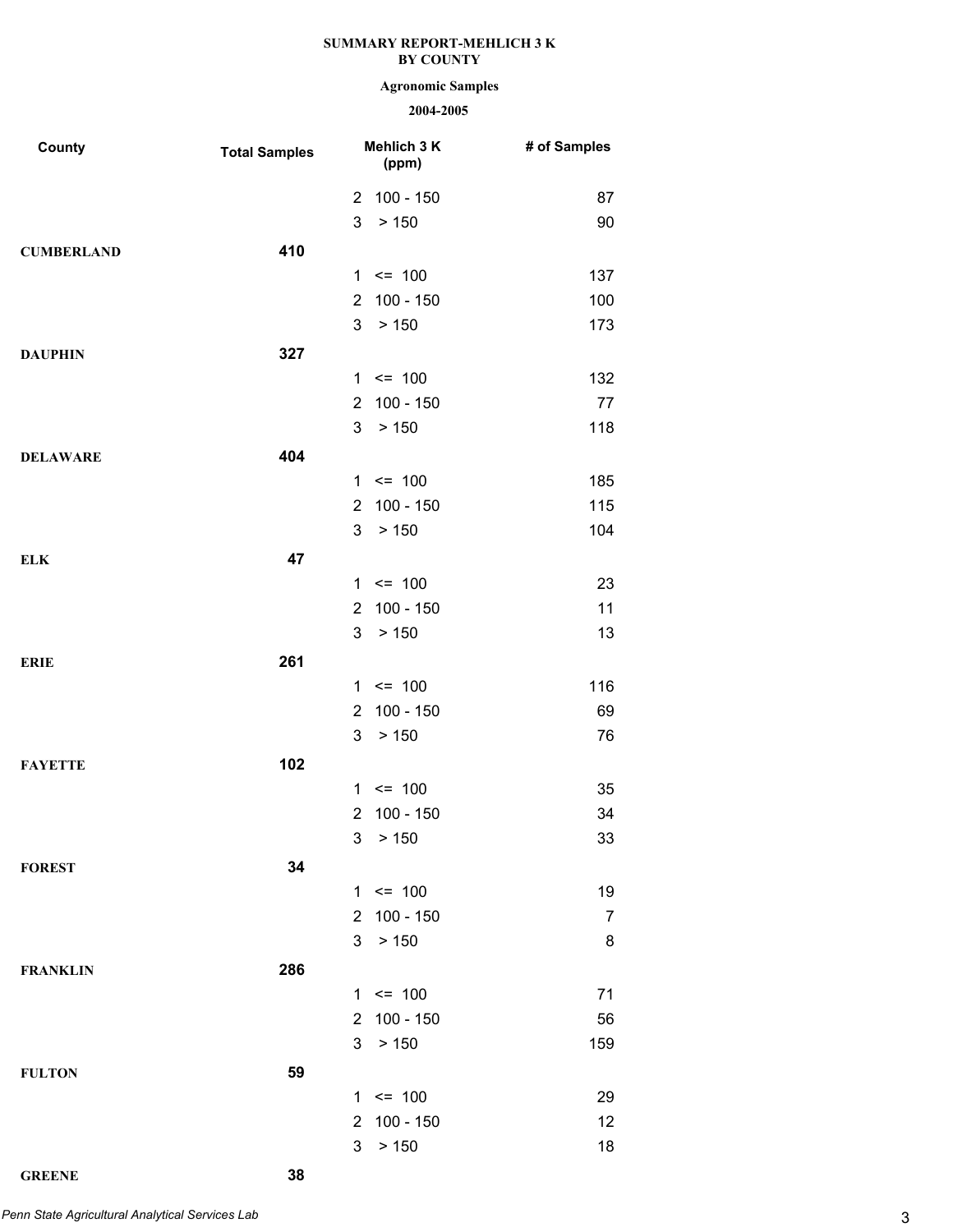## **Agronomic Samples**

| County            | <b>Total Samples</b> |                | Mehlich 3 K<br>(ppm) | # of Samples |
|-------------------|----------------------|----------------|----------------------|--------------|
|                   |                      |                | $1 \le 100$          | 16           |
|                   |                      | $\overline{2}$ | 100 - 150            | 17           |
|                   |                      | 3              | > 150                | 5            |
| <b>HUNTINGDON</b> | 210                  |                |                      |              |
|                   |                      |                | $1 \le 100$          | 88           |
|                   |                      | $\overline{2}$ | $100 - 150$          | 46           |
|                   |                      | 3              | > 150                | 76           |
| <b>INDIANA</b>    | 271                  |                |                      |              |
|                   |                      |                | $1 \le 100$          | 115          |
|                   |                      | $\overline{2}$ | $100 - 150$          | 76           |
|                   |                      | 3              | > 150                | 80           |
| <b>JEFFERSON</b>  | 247                  |                |                      |              |
|                   |                      |                | $1 \le 100$          | 135          |
|                   |                      | $\overline{2}$ | $100 - 150$          | 61           |
|                   |                      | 3              | > 150                | 51           |
| <b>JUNIATA</b>    | 232                  |                |                      |              |
|                   |                      |                | $1 \le 100$          | 31           |
|                   |                      | $\overline{2}$ | $100 - 150$          | 55           |
|                   |                      | 3              | > 150                | 146          |
| <b>LACKAWANNA</b> | 70                   |                |                      |              |
|                   |                      |                | $1 \le 100$          | 44           |
|                   |                      | $\overline{2}$ | $100 - 150$          | 15           |
|                   |                      | 3              | > 150                | 11           |
| <b>LANCASTER</b>  | 382                  |                |                      |              |
|                   |                      |                | $1 \le 100$          | 121          |
|                   |                      | $\overline{2}$ | $100 - 150$          | 82           |
|                   |                      | 3              | > 150                | 179          |
| <b>LAWRENCE</b>   | 110                  |                |                      |              |
|                   |                      |                | $1 \le 100$          | 56           |
|                   |                      | $\overline{2}$ | $100 - 150$          | 24           |
|                   |                      | 3              | > 150                | 30           |
| <b>LEBANON</b>    | 101                  |                |                      |              |
|                   |                      |                | $1 \le 100$          | 34           |
|                   |                      | $\overline{2}$ | $100 - 150$          | 18           |
|                   |                      | 3              | > 150                | 49           |
| <b>LEHIGH</b>     | 131                  |                |                      |              |
|                   |                      |                | $1 \le 100$          | 44           |
|                   |                      | $\overline{2}$ | 100 - 150            | 41           |
|                   |                      | 3              | > 150                | 46           |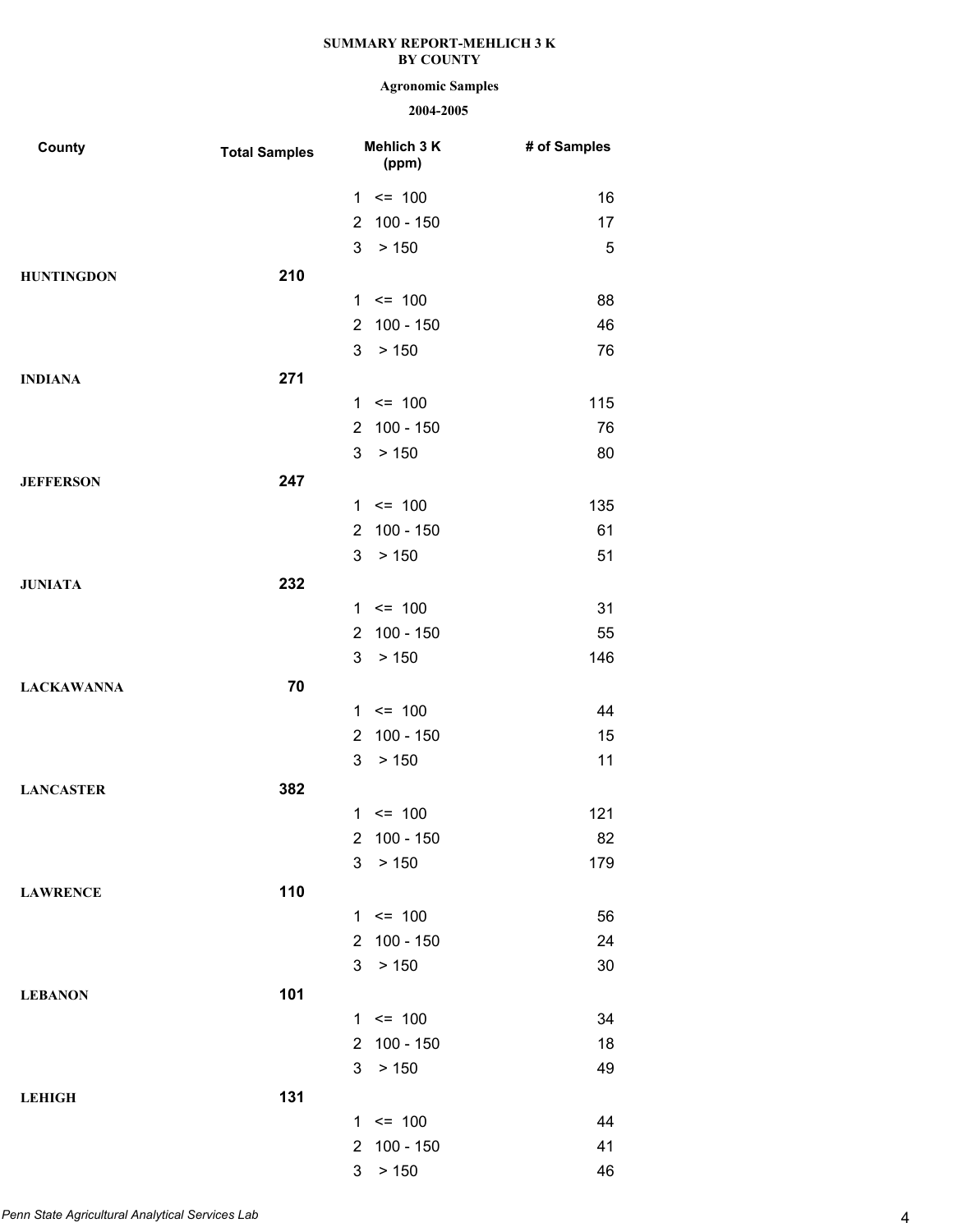## **Agronomic Samples**

| County                | <b>Total Samples</b> |                       | Mehlich 3 K<br>(ppm) | # of Samples   |
|-----------------------|----------------------|-----------------------|----------------------|----------------|
| <b>LUZERNE</b>        | 127                  |                       |                      |                |
|                       |                      |                       | $1 \le 100$          | 61             |
|                       |                      | $\overline{2}$        | $100 - 150$          | 33             |
|                       |                      | 3                     | > 150                | 33             |
| <b>LYCOMING</b>       | 297                  |                       |                      |                |
|                       |                      |                       | $1 \le 100$          | 151            |
|                       |                      | $\overline{2}$        | $100 - 150$          | 66             |
|                       |                      | 3                     | > 150                | 80             |
| <b>MCKEAN</b>         | 58                   |                       |                      |                |
|                       |                      |                       | $1 \le 100$          | 23             |
|                       |                      | $\overline{2}$        | $100 - 150$          | 20             |
|                       |                      | 3                     | > 150                | 15             |
| <b>MERCER</b>         | 409                  |                       |                      |                |
|                       |                      |                       | $1 \le 100$          | 234            |
|                       |                      | $\overline{2}$        | $100 - 150$          | 97             |
|                       |                      | 3                     | > 150                | 78             |
| <b>MIFFLIN</b>        | 69                   |                       |                      |                |
|                       |                      |                       | $1 \le 100$          | 19             |
|                       |                      | $\overline{2}$        | $100 - 150$          | 22             |
|                       |                      | 3                     | > 150                | 28             |
| <b>MONROE</b>         | 36                   |                       |                      |                |
|                       |                      |                       | $1 \le 100$          | 22             |
|                       |                      | $\overline{2}$        | $100 - 150$          | $\overline{7}$ |
|                       |                      | 3                     | > 150                | $\overline{7}$ |
| <b>MONTGOMERY</b>     | 194                  |                       |                      |                |
|                       |                      |                       | $1 \le 100$          | 95             |
|                       |                      | $\overline{2}$        | $100 - 150$          | 49             |
|                       |                      | 3                     | > 150                | 50             |
| <b>MONTOUR</b>        | 148                  |                       |                      |                |
|                       |                      |                       | $1 \le 100$          | 52             |
|                       |                      | $\mathbf{2}^{\prime}$ | 100 - 150            | 47             |
|                       |                      | 3                     | > 150                | 49             |
| <b>NORTHAMPTON</b>    | 56                   |                       |                      |                |
|                       |                      |                       | $1 \le 100$          | 29             |
|                       |                      | $\mathbf{2}$          | 100 - 150            | 18             |
|                       |                      | 3                     | > 150                | 9              |
| <b>NORTHUMBERLAND</b> | 312                  |                       |                      |                |
|                       |                      |                       | $1 \le 100$          | 105            |
|                       |                      | 2 <sup>1</sup>        | 100 - 150            | 93             |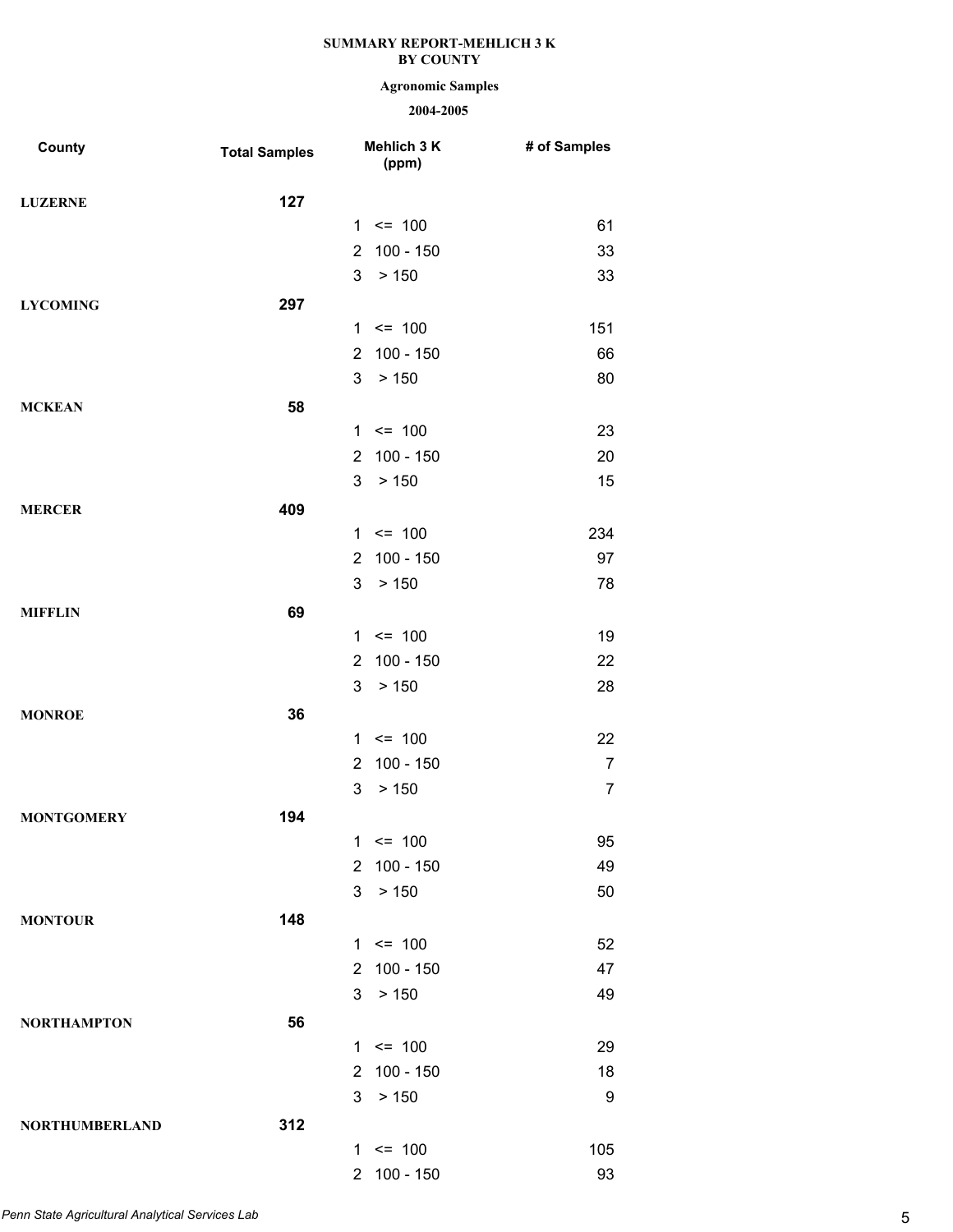## **Agronomic Samples**

| County              | <b>Total Samples</b> |                | Mehlich 3 K<br>(ppm) | # of Samples   |
|---------------------|----------------------|----------------|----------------------|----------------|
|                     |                      | 3              | > 150                | 114            |
| <b>PERRY</b>        | 569                  |                |                      |                |
|                     |                      | 1              | $= 100$              | 121            |
|                     |                      | $\overline{2}$ | 100 - 150            | 154            |
|                     |                      | 3              | > 150                | 294            |
| <b>PHILADELPHIA</b> | 11                   |                |                      |                |
|                     |                      | $\overline{2}$ | $100 - 150$          | 6              |
|                     |                      | 3              | > 150                | 5              |
| <b>PIKE</b>         | 10                   |                |                      |                |
|                     |                      |                | $1 \le 100$          | $\overline{7}$ |
|                     |                      | $2^{\circ}$    | $100 - 150$          | 3              |
| <b>POTTER</b>       | 152                  |                |                      |                |
|                     |                      | 1              | $= 100$              | 73             |
|                     |                      | $\overline{2}$ | $100 - 150$          | 42             |
|                     |                      | 3              | > 150                | 37             |
| <b>SCHUYLKILL</b>   | 303                  |                |                      |                |
|                     |                      | $\mathbf{1}$   | $= 100$              | 121            |
|                     |                      | $\overline{2}$ | $100 - 150$          | 71             |
|                     |                      | 3              | > 150                | 111            |
| <b>SNYDER</b>       | 150                  |                |                      |                |
|                     |                      | 1              | $= 100$              | 31             |
|                     |                      | 2              | $100 - 150$          | 42             |
|                     |                      | 3              | > 150                | 77             |
| <b>SOMERSET</b>     | 295                  |                |                      |                |
|                     |                      | 1              | $\leq$ 100           | 111            |
|                     |                      | 2              | $100 - 150$          | 74             |
|                     |                      | 3              | > 150                | 110            |
| <b>SULLIVAN</b>     | 62                   |                |                      |                |
|                     |                      | $\mathbf 1$    | $\leq$ 100           | 48             |
|                     |                      | $\overline{2}$ | 100 - 150            | 9              |
|                     |                      | 3              | > 150                | 5              |
| <b>SUSQUEHANNA</b>  | 320                  |                |                      |                |
|                     |                      |                | $1 \le 100$          | 177            |
|                     |                      | $\overline{2}$ | 100 - 150            | 77             |
|                     |                      | 3              | > 150                | 66             |
| <b>TIOGA</b>        | 622                  |                |                      |                |
|                     |                      |                | $1 \le 100$          | 347            |
|                     |                      | $\overline{2}$ | $100 - 150$          | 128            |
|                     |                      | 3              | > 150                | 147            |